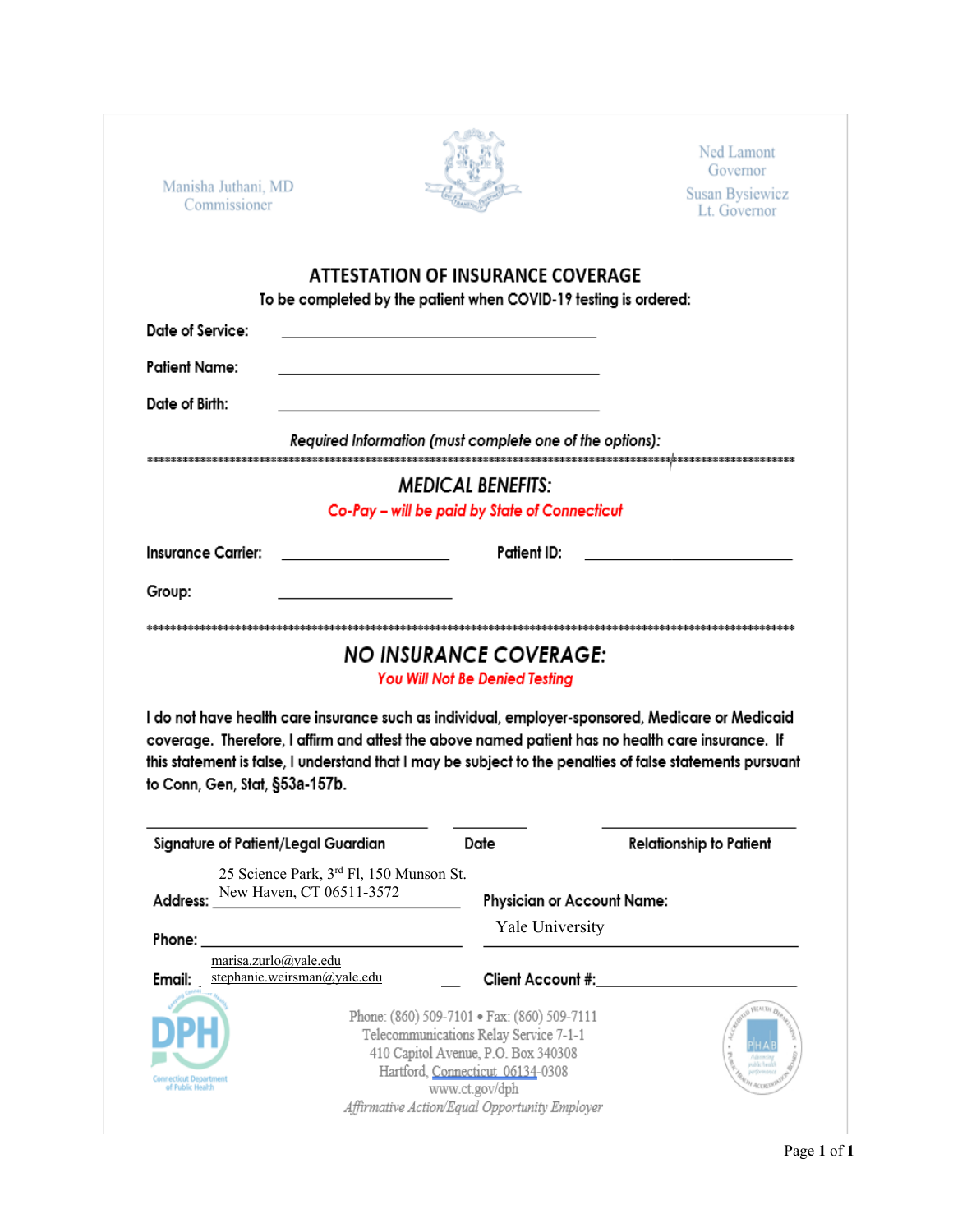## **ATTACHMENT 3**

### **STATE OF CONNECTICUT DEPARTMENT OF Public Health**



# **PLEASE INDICATE YOUR TESTING PURPOSE:**

◯ SYMPTOMATIC

◯ EXPOSED

 $\bigcap$  TRAVEL

O WEEKLY TESTING DUE TO STATE MANDATE

◯ LONG-TERM CARE

◯ EDUCATION / CHILDCARE

◯ STATE EMPLOYEE

C TESTING DUE TO OTHER EMPLOYER MANDATE, NOT ASSOCIATED WITH STATE **MANDATE** 

 $\bigcirc$  other